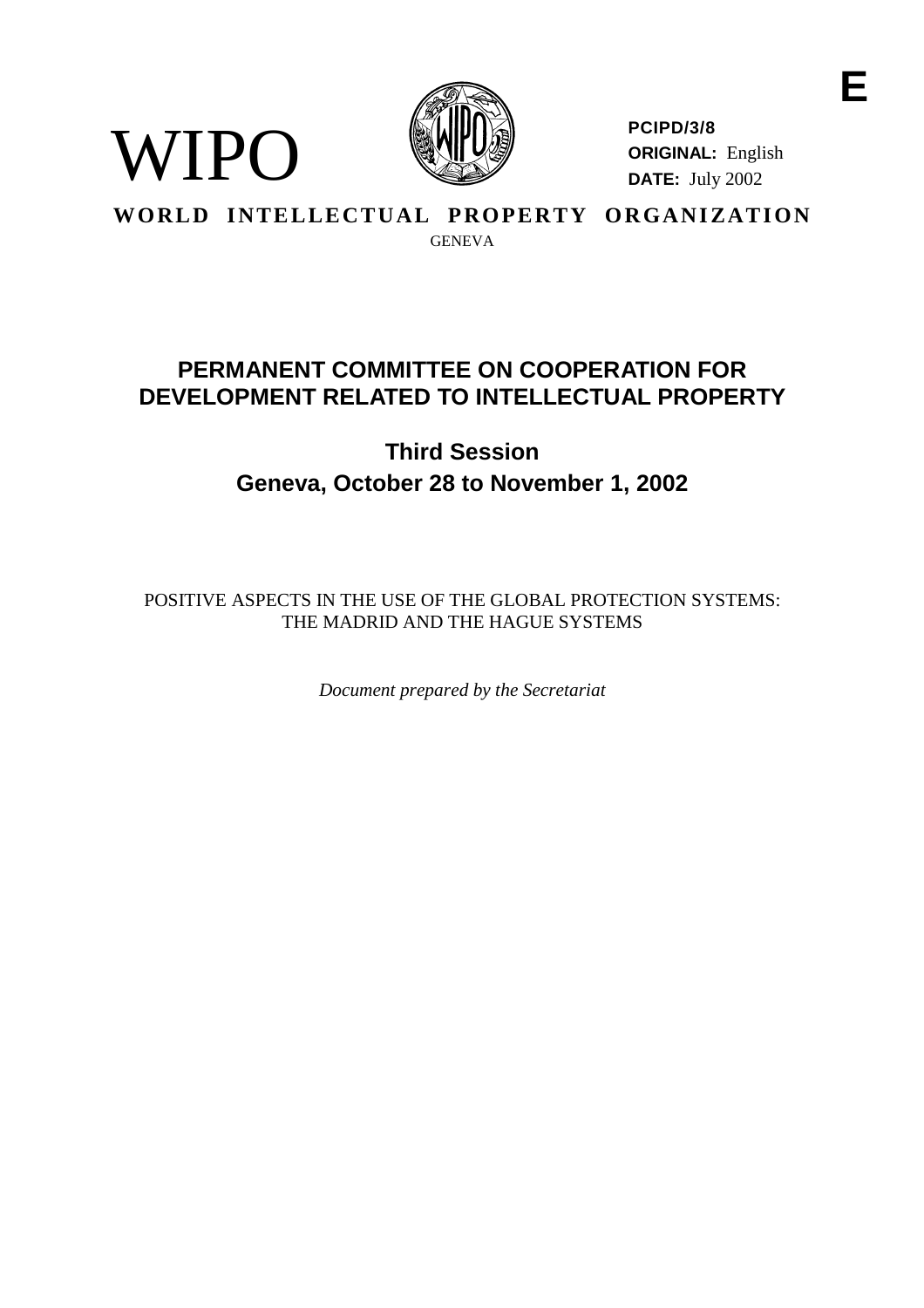### I. THEMADRIDANDTHEHAGUESYSTEMS

1. The Developing Countries (Madrid and The Hague Systems) Division (herein after referred to as the Division) was created in March 2001, within the Sector of Cooperation for Development. The mandate of the new Division is to promote the Madrid system for the international registration of marks  $1$  and the Haguesystem for the international registration of industrial designs<sup>2</sup>, with a view, in particular, to enlarging the membership of dev eloping countries and countries in economic transition in these global protection systems as well as increasing the use of the systems in those countries.

2. The advantage that the Madrid and The Hagues vstems offer is a positive impact on the economic gr owth of the developing countries and countries in transition. Membership in thesesystems usually results in an increase in the number of foreign trademarks and industrial designs to be protected in those countries (and also in an increase intrademark fe erevenues), and thus helps create and strengthen a favorable environment for attracting foreign investment. More important, however, is the fact that developing countries and countries in transition are also actual and potential "creators" and "owners" of trademarks and industrial designs. Accession to the Madrid and The Hague systems, and the opportunities these systems offe r to protect trademarks and industrial designs abroad through a simple and inexpensive procedure, can therefore also offer many adv antages for trademark and design owners in those countries and thus help promote the exportand commercialization of national products and services abr oad.

3. For all these reasons, it is extremely important that relevant information about the features, o perations and advantages of the Madrid and The Hague systems be made available to governments and to interested circles and potential beneficiaries indeveloping countries and countries in transition. The Division's activities are therefore designed to communitate incommunity of the Division's activities are therefore designed to community of the number of the Division's activities are the r

 $1$  The system of international registration of marks is governed by two treaties: the Madrid Agreement Concerning the International Registration of Marks, which dates from 1891, and was subsequently revised in 1900, 1911, 1925, 1934, 1957 and 1967, and the Protocol Relating to the Madrid Agreement, which w as adopted in 1989 and entered into force on December 1, 1995. The principal objective of the system is to facilitate obtaining trademark protection in several countries and thereafter managing and maintaining that protection by simplifying and rationaliz ing the procedure through a single "international application" and a single "international registration."

<sup>&</sup>lt;sup>2</sup> The system of international r egistration of industrial designs is governed by The Hague Agreement Concerning the International Deposit of Industrial Designs. The Hague Agreement was signed in 1925 and entered into force in 1928, and was subsequently revised several times, inparticul ar, in 1934, 1960 and 1999. This multilateral treaty, administered by WIPO, allows industrial designowners to obtain industrial design protection in a number of countries through asimple and inexpensive procedure: a single "international" deposit, in o ne language (English or French), upon payment of a single set of fees, in one currency, and filed with one of fice (either directly with the International Bureau of WIPO or, under certain circumstances, through the national Office of a contracting State). At the same time, the international deposit facilitates the maintenance of protection: the reisasingle deposit to renew and one simple procedure for recording any changes , e.g., in ownership or addresses.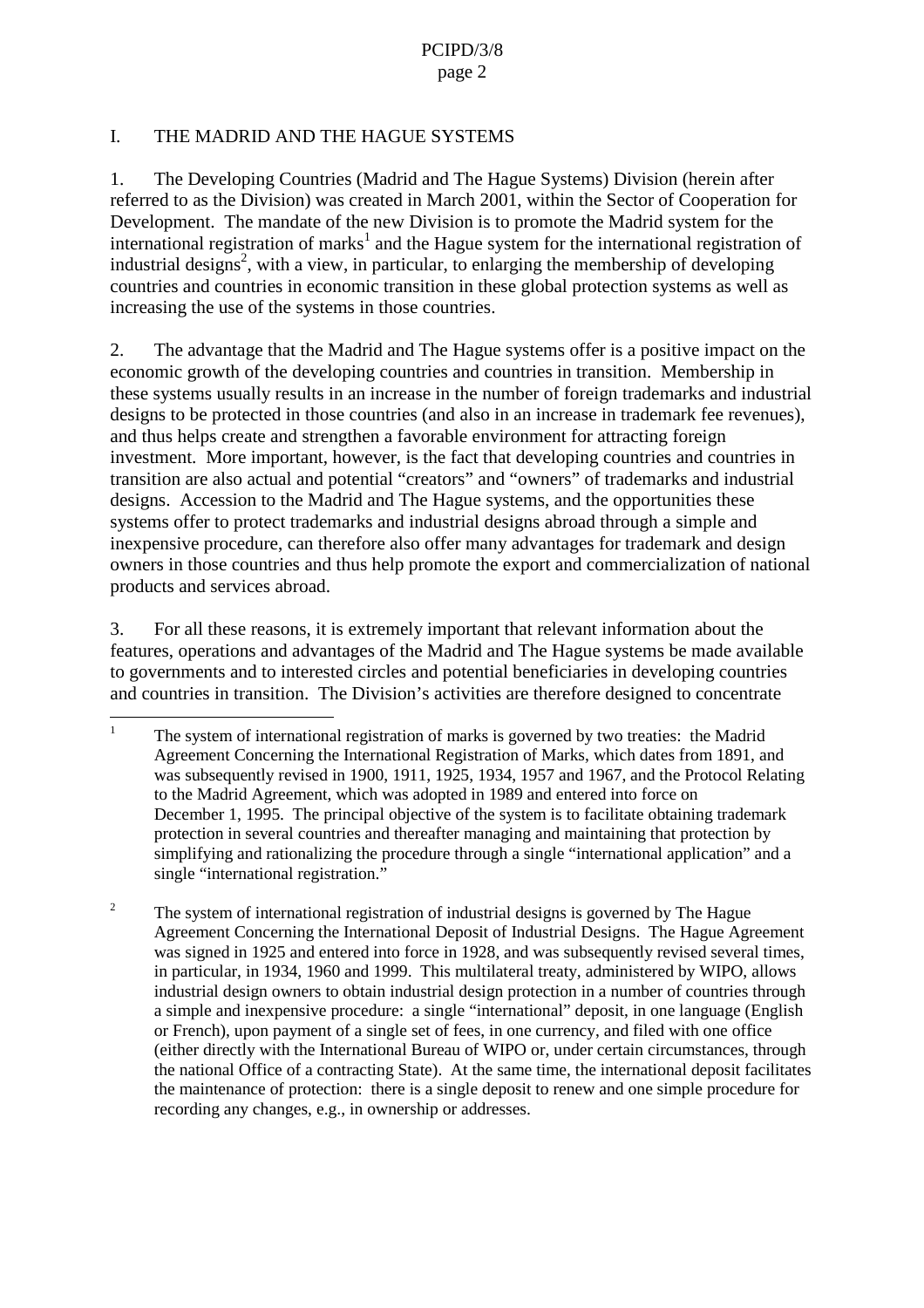#### PCIPD/3/8 page 3

primarily on three key elements: increased awareness building, creation and dissemination of information products, and capacity building and training. The seactivities are carried out in close cooperation with, and with the support of, both uni ts within the Sector of Cooperation for Development and other sectors within the Organization.

- 4. The Division's principal strategic objectives are the following:
	- (i) to enlarge membership in the Madrid and The Hague systems by promoting new accessions by developing countries and countries in transition that are not yet party to the systems, or who are party but have not yet acceded to the most recent instruments, i.e., the Madrid Protocol and the Geneva Act of the Hague Agreement;
	- (ii) to assist those developing countries and countries in transition that are, or are about to become, party to the Madrid and The Hagues vstems, in particular, trademark offices in those countries, in the implementation and administration of these global protections yste ms, from a legal, administrative and practical point of view; and
	- (iii) to increase awareness of the Madrid and The Hague systems among the private sector, in particular, industrial property owners, so that they make greater use of the cheaper and simple er procedures available under these global protection systems and thus take greater advantage of the real benefits these systems of fer to owners of trademarks and industrial designs around the world.
	- (1) Enlargement of Membership

5. Promotion of new acc essions to the Madrid and The Hague systems, as is the case with any multilateral agreement, is an arduous and long -term process. Given the very important policy, legal, political and economic considerations that go into a country colects ion to accede to any multilateral agreement, and then into implementing that decision, it is clear that it may take up to two, five or even more years before the required instrument of accession is actually deposited with the Director General of WIPO. Although figures reg arding new accessions may at first glance appear modest, each accession in fact represents many years of hard work and preparations by all those concerned, both from the various sectors of the International Bureau and from the new Member State. For the sa mereasons, current efforts and work to promotenew accessions will likely not yield concreteres ults before at least three to five years from now.

6. Nevertheless, the growing membership and interest manifested in the Madrid and The Haguesystems by deve loping countries and countries in transition are encouraging, and expectations for the future are very promising.

7. As of July 2002, among the 70 countries party to the Madrid system (52 to the Madrid Agreement and 55 to the Madrid Protocol), 19 (over 20 % of the total membership) were developing countries and  $28$  (over  $30\%$  of the total membership) were countries in transition. In other words, half of the membership in the Madrid system consists of developing countries and countries in transition. A list of these Member States, broken down by groups and regions, is contained in Annex I.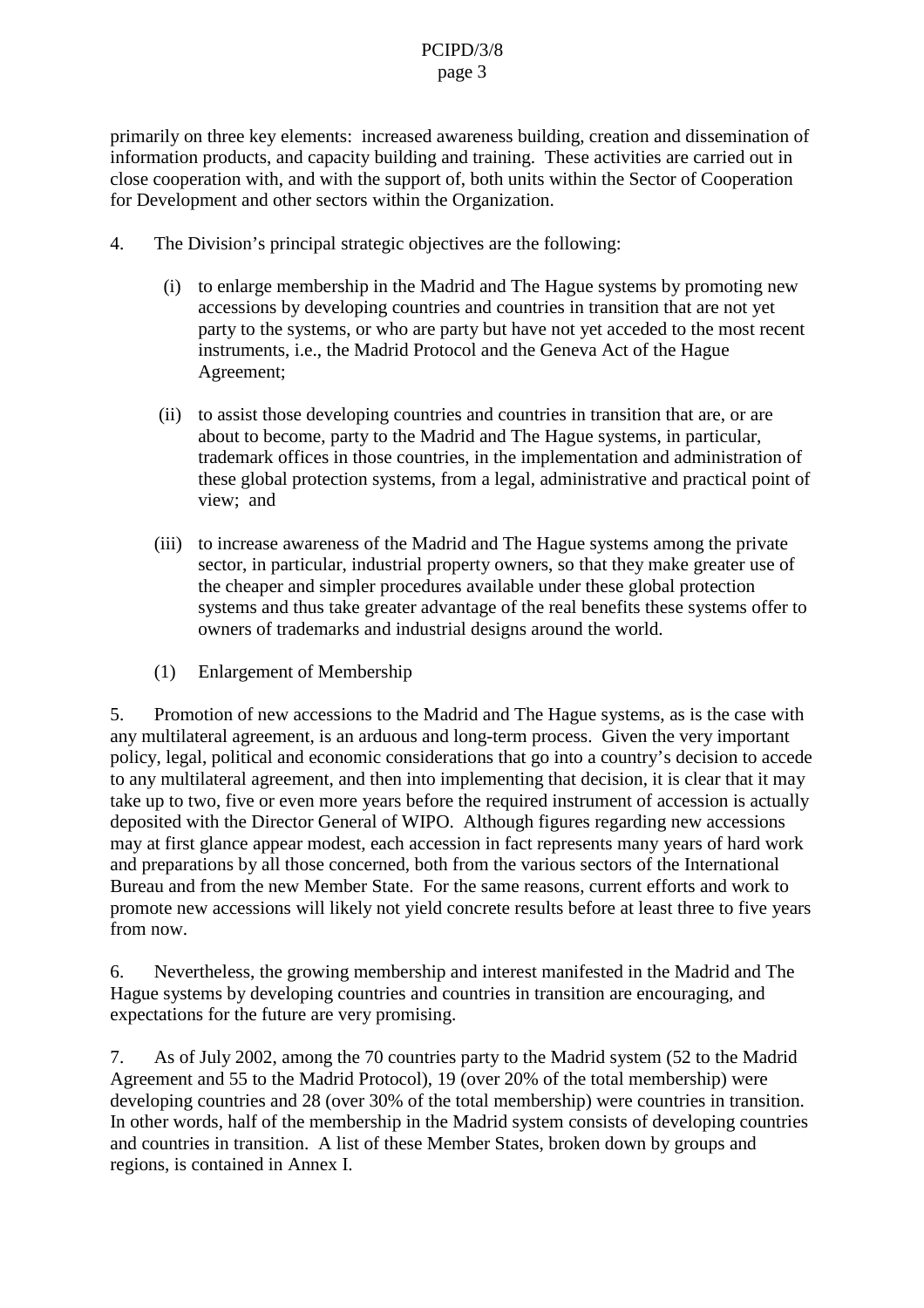8. Since January of last year, seven new States acceded to the Madrid Protocol. Five of these were developing countries and countries in transition: Belarus, Bulgaria, M ongolia, The former Yugoslav Republic of Macedonia, and Zambia.

9. About six developing countries in Africa, Asia, the Arab Region and the Caribbean are currently seriously considering accession to the Madrid Protocol, in addition to the Republic of Korea which is expected to accede to the Madrid Protocol by the end of this year or early 2003.

10. The increasing membership by developing countries and countries in transition in the Madrid system is reflected in the increasing number of times these countrie sare designated for protection in international applications filed within the framework of the Madrid system and in the amount of so -called "designation" fees that are distributed to these countries. Last year represented a record year for overall new in ternational registrations under the Madrid system (almost 24,000); developing countries and countries in transition were designated for protection 195,310 times and received a total of almost 22,800,000 Swiss francs in "designation" fees (meaning "complem entary", "supplementary" and, where applicable, "individual" fees). For a breakdown by individual countries, please see Annex II.

11. As regards The Hague system, in July 2002, there were 30 Member States party to the 1934 and/orthe 1960 Act, of which 1 0 were developing countries and 8 were countries in transition (60% of the total membership). As of June 2002, six countries (five of them countries in transition) hadratified the Geneva (1999) Act: Estonia, Iceland, Republic of Moldova, Romania, Slovemand Ukraine. A list of Member States is also contained in Annex I.

(2) Implementation and Administration of the Madrid and The Hague Systems in Countries about to Accede or that are already Members

12. The International Bureau's work does not end at the time a country decides to accede. In many ways, it begins at that time. A developing country or country in transition that is aboutto accedeor has acceded to the Madrid system needs continued training and other support in order to implement and adm inister the system efficiently and effectively.

13. Even before actual accession, the Division will liaise with the prospective Member States, in order to ensure that the prospective Member State receives, if its odesires and requests, legislative advice or other assistance that it may need in drafting any necessary implementing legislation to bring the Madrid or The Hagues y stem into force (as the case may be) and render it effective and operational in that country. At least 10 developing countries have sought such legislative advice over the past year and a half.

14. The Division also cooperates with the Information and Training Section of the Trademarks, Industrial Designs and Geographical Indications Department, to ensure that necessary training of t rademark of ficest aff is provided. Training of two officials is automatically provided upon accession, at WIPO's expense. Budgetary resources permitting, refresher courses and training of new trademark of fices taff are also sometimes made available.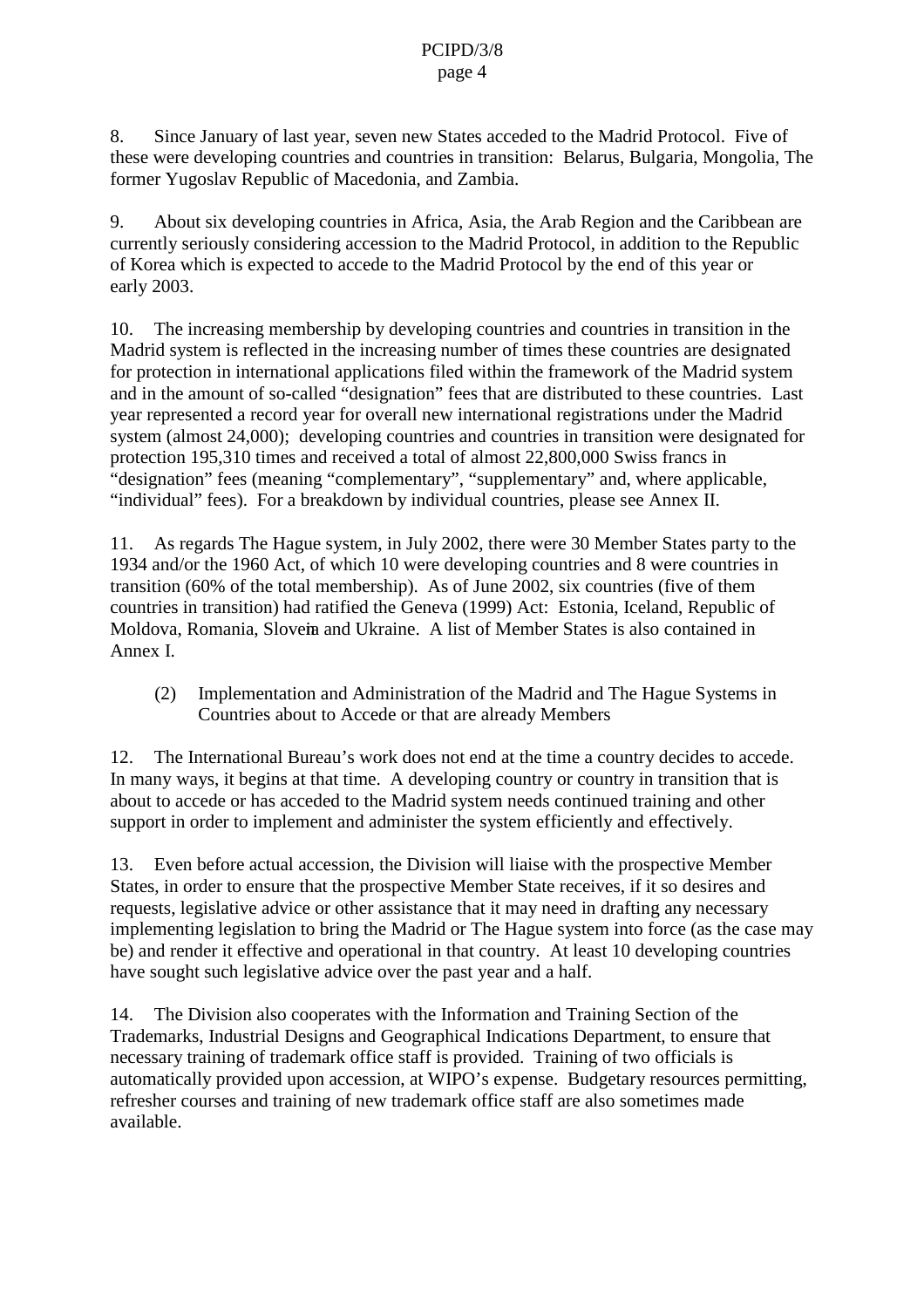#### PCIPD/3/8 page 5

15. Overthe past year and a half, such training was provided for government of ficials from about 10 developing countries and countries in transition. In addition, the presence in Geneva of representatives from developing countries and countries in transiti on to attend different WIPO committees was used to organize study visits to appropriate WIPO departments with the aim of increasing awareness and knowledge about the Madrid and The Hagues ystems and their advantages. An informal meeting for representative sof OAPIMember States and the OAPISecretariat was also organized on such an occasion.

16. This year, for the first time, at wo<br>day Workshop on the "Practical Aspects of the Implementation and Administration of the Madrid System" will be organized, imme diately after the WIPO Assemblies, in cooperation with the Trademarks, Industrial Designs and Geographical Indications Department, for representatives of developing countries and countries in transition party to the Madrid system. This Workshop should pro vide an opportunity to update participants on the latest developments regarding the Madrid system, to allow participants to exchange experiences, and to visit the International Registrations operations (at the International Bureau in Geneva) as well as the Swiss Federal Institute of Intellectual Property (in Bern), and for the International Bureau to obtain useful input and guidance from the participants as to future promotion activities.

(3) Awareness Building among Industrial Property Owners and Agents

17. The principal beneficiaries of the Madrid and The Hagues y stems are ultimately the owners of trademarks and industrial designs. By providing cheaper and simpler procedures for obtaining and maintaining trademark and industrial design registrations in a large number of countries, these global protection systems make the possibility of protecting trademarks and industrial designs abroad areality for many enterprises, even small and medium -sized enterprises indeveloping countries and countries in trans ition, which otherwise could have never dreamt of being able to afford protecting their trademarks and designs internationally.

18. For example, by using the international route available under the Madrid system, it costs 9,591 Swiss francs (about 6,390 U Sdollars) to apply for protection of a mark, in one class, in all the 55 countries party to the Protocol other than the country of origin. If one adds the cost of registering the mark in the country of origin and the fees of the trademark agent who handles the national and international applications, the total bill should be in the order of not much more than 7,000 US dollars, about 10 times less than the 70,000 US dollars or more that it would otherwise cost to use the national route in each othe 55 cou ntries where protection is sought.

19. Furthermore, monitoring and maintenance of a markisals oconsiderably easier and cheaper under the Madrid system. For example, in the case of a change of address of the holder, it suffices to file one request with the International Bureau, listing all the international registrations that he holds, and to pay a mere 150 Swiss francs (less than 90 US dollars) to have the change of address recorded with respect to all international registrations and with effectinall the countries where those international registrations are protected.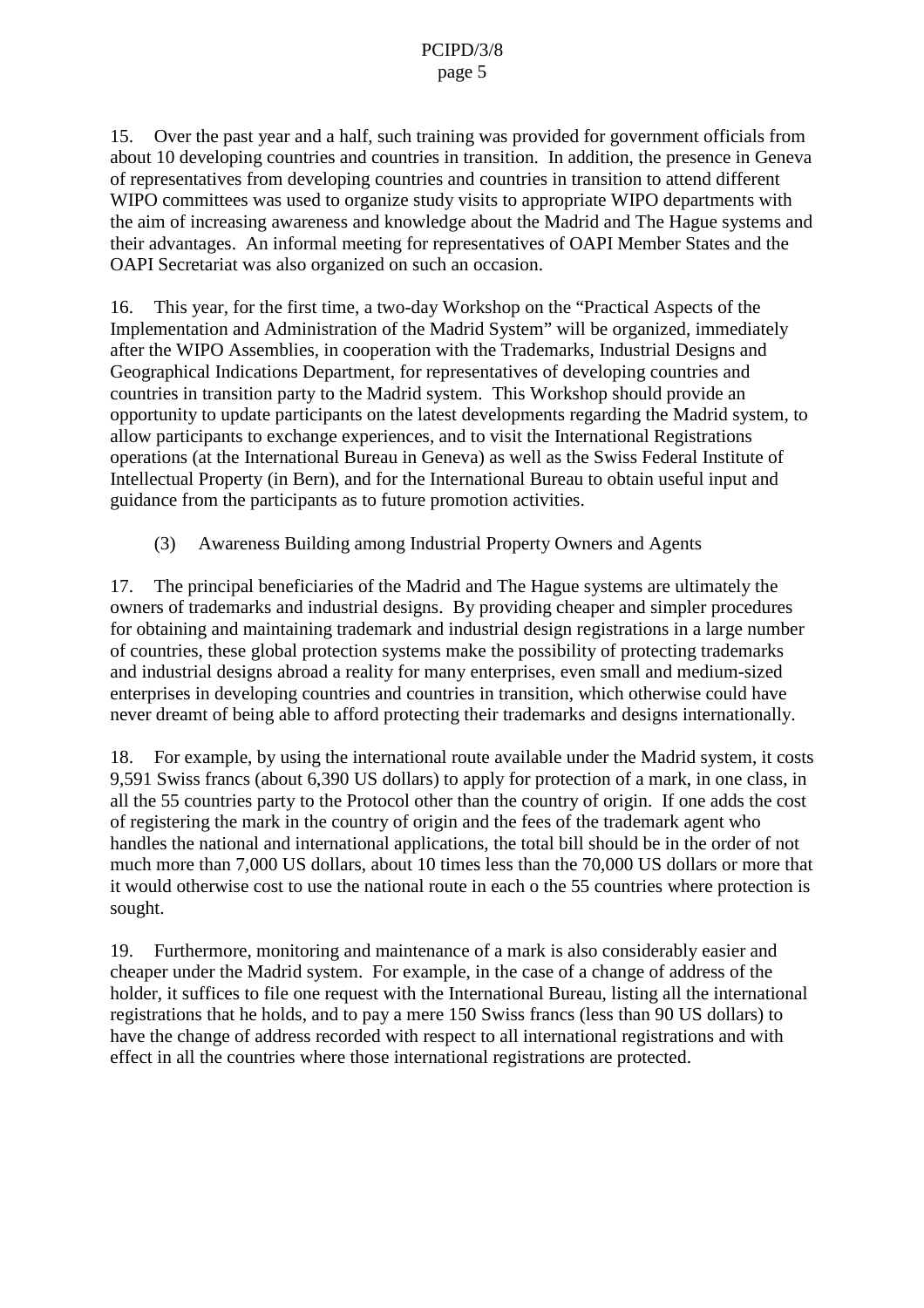#### PCIPD/3/8 page 6

20. Itistherefore primordial that further efforts be focused on awareness building activities among industrial property owners, and also trademark agents and attorneys, about the practical and financial advantages of the Madrid and The Hague systems and about the procedures and operations of the systems, especially in those developing countries and countries in transition that are already party to the systems. This is important so that the systems of the systems. This is important so that trademark and designowners in those countries use the systems and take full advantage of the real benefits offered by these two global protections y stems.

21. In this regard, efforts have already been made to produce general information material on the Madrid and The Haguesystems, which is available free of charge. The pamphlet, entitled *Industrial Designs and The Hague Agreement: An Introduction* , is now available in six languages: English, Arabic, French, Portuguese, Spanish and Russian. A new pam phlet was issued, entitled *The Madrid System for the International Registration of Marks* , in English, and will shortly be issued also in French. A homepage with information about the Division and its activities, focusing, in particular, on developing coun tries and countries in transition, can be found at *www.int/cfdmadrid/en*.

> 22. *The Permanent Committee is invited to comment on, and note, the information contained in this document.*

> > [Annexesfollow]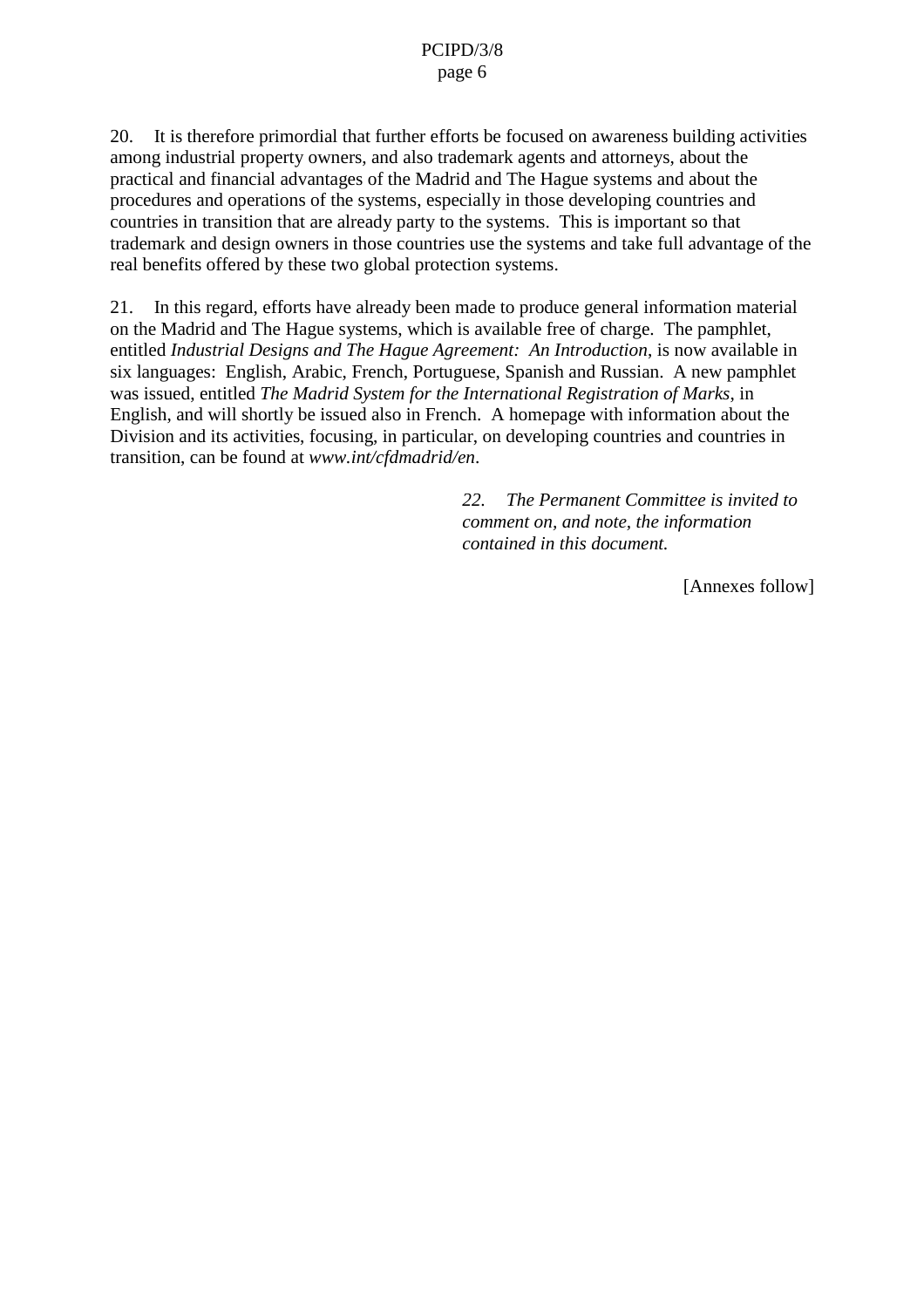#### PCIPD/3/8

#### **ANNEXI**

#### **MEMBERSHIP**

## **DEVELOPING COUNTRIES PARTY TO THE MADRID SYSTEM**

(Status on July 15, 2002)

#### **ASIA AND THE PACIFIC COUNTRIES**

| <b>Countries</b>  | <b>MadridAgreement</b> | <b>MadridProtocol</b> |
|-------------------|------------------------|-----------------------|
| <b>Bhutan</b>     | 2000                   | 2000                  |
| China             | 1989                   | 1995                  |
| <b>DPRofKorea</b> | 1980                   | 1996                  |
| Mongolia          | 1985                   | 2001                  |
| Singapore         |                        | 2000                  |
| VietNam           | 1949                   |                       |

#### **AFRICAN COUNTRIES**

| <b>Countries</b> | <b>MadridAgreement</b> | <b>MadridProtocol</b> |
|------------------|------------------------|-----------------------|
| Kenya            | 1998                   | 1998                  |
| Lesotho          | 1999                   | 1999                  |
| Liberia          | 1995                   |                       |
| Mozambique       | 1998                   | 1998                  |
| SierraLeone      | 1997                   | 1999                  |
| Swaziland        | 1998                   | 1998                  |
| Zambia           |                        | 2001                  |

#### **LATIN AMERICA AND THE CARIBBE AN COUNTRIES**

| <b>Countries</b>          | <b>MadridAgreement</b> | <b>MadridProtocol</b> |
|---------------------------|------------------------|-----------------------|
| AntiguaandBarbuda<br>Cuba | 1989                   | 2000<br>1995          |
|                           | <b>ARABCOUNTRIES</b>   |                       |

| <b>Countries</b> | <b>MadridAgreement</b> | <b>MadridProtocol</b> |
|------------------|------------------------|-----------------------|
| Algeria          | 1972                   |                       |
| Egypt            | 1952                   |                       |
| Morocco          | 1917                   | 1999                  |
| Sudan            | 1984                   |                       |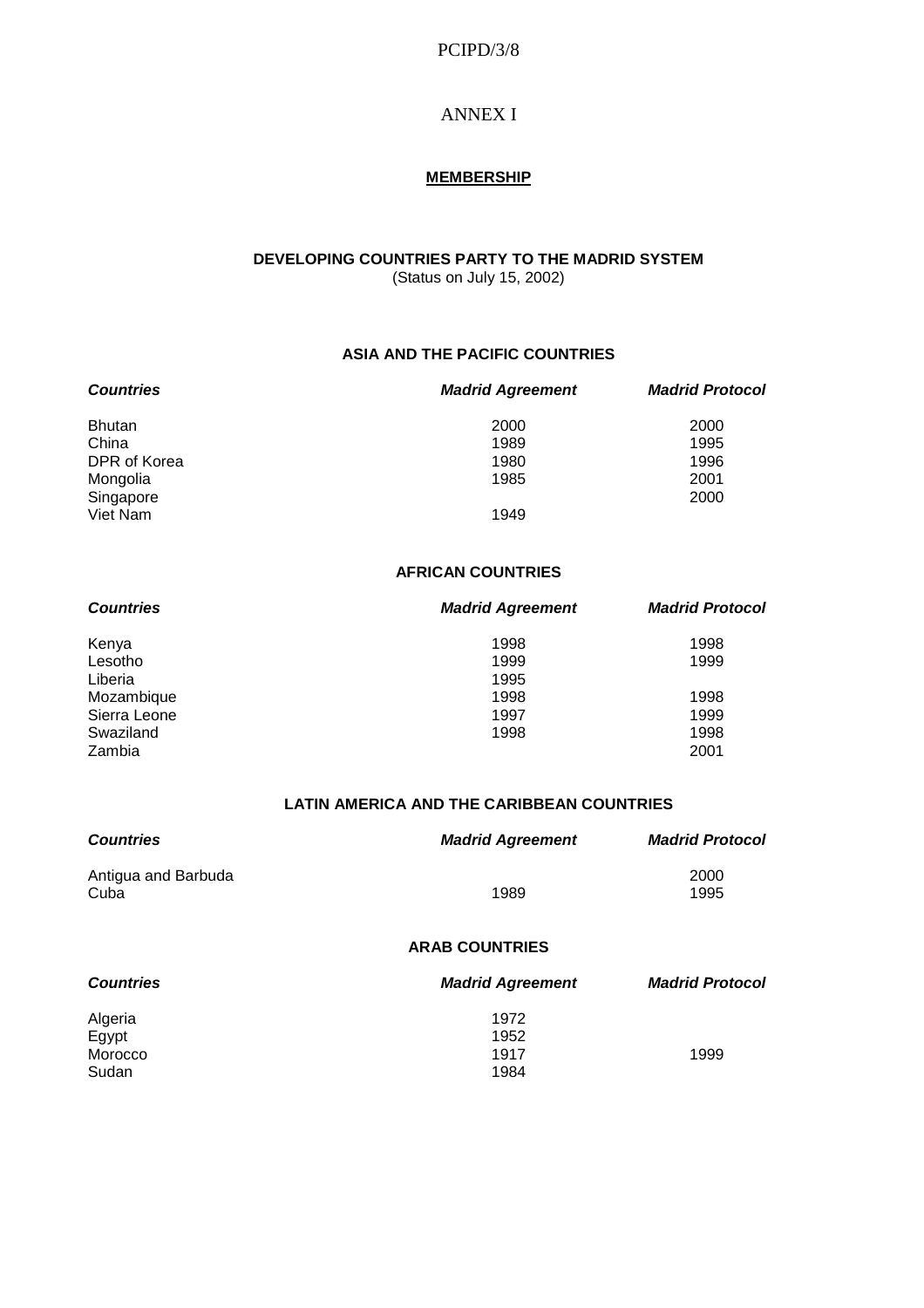## PCIPD/3/8 Annex I, page 2

### **COUNTRIES IN TRANSIT ION PARTY TO THE MADRID SYSTEM**

(Status on July 15, 2002)

| <b>Countries</b>     | <b>MadridAgreement</b> | <b>MadridProtocol</b> |
|----------------------|------------------------|-----------------------|
| Albania              | 1995                   |                       |
| Armenia              | 1991                   | 2000                  |
| Azerbaijan           | 1995                   |                       |
| <b>Belarus</b>       | 1991                   | 2002                  |
| BosniaandHerzegovina | 1992                   |                       |
| <b>Bulgaria</b>      | 1985                   | 2001                  |
| Croatia              | 1991                   |                       |
| CzechRepubl ic       | 1993                   | 1996                  |
| Estonia              |                        | 1998                  |
| FYRofMacedonia       | 1991                   | 2002                  |
| Georgia              |                        | 1998                  |
| Hungary              | 1909                   | 1997                  |
| Kazakhstan           | 1991                   |                       |
| Kyrgyzstan           | 1991                   |                       |
| Latvia               | 1995                   | 2000                  |
| Lithuania            |                        | 1997                  |
| Poland               | 1991                   | 1997                  |
| Rep.ofMoldova        | 1991                   | 1997                  |
| Romania              | 1920                   | 1998                  |
| RussianFederation    | 1976                   | 1997                  |
| Slovakia             | 1993                   | 1997                  |
| Slovenia             | 1991                   | 1998                  |
| Tajikistan           | 1991                   |                       |
| <b>Turkey</b>        |                        | 1999                  |
| Turkmenistan         |                        | 1999                  |
| Ukraine              | 1991                   | 2000                  |
| Uzbekistan           | 1991                   |                       |
| Yugoslavia           | 1921                   | 1998                  |